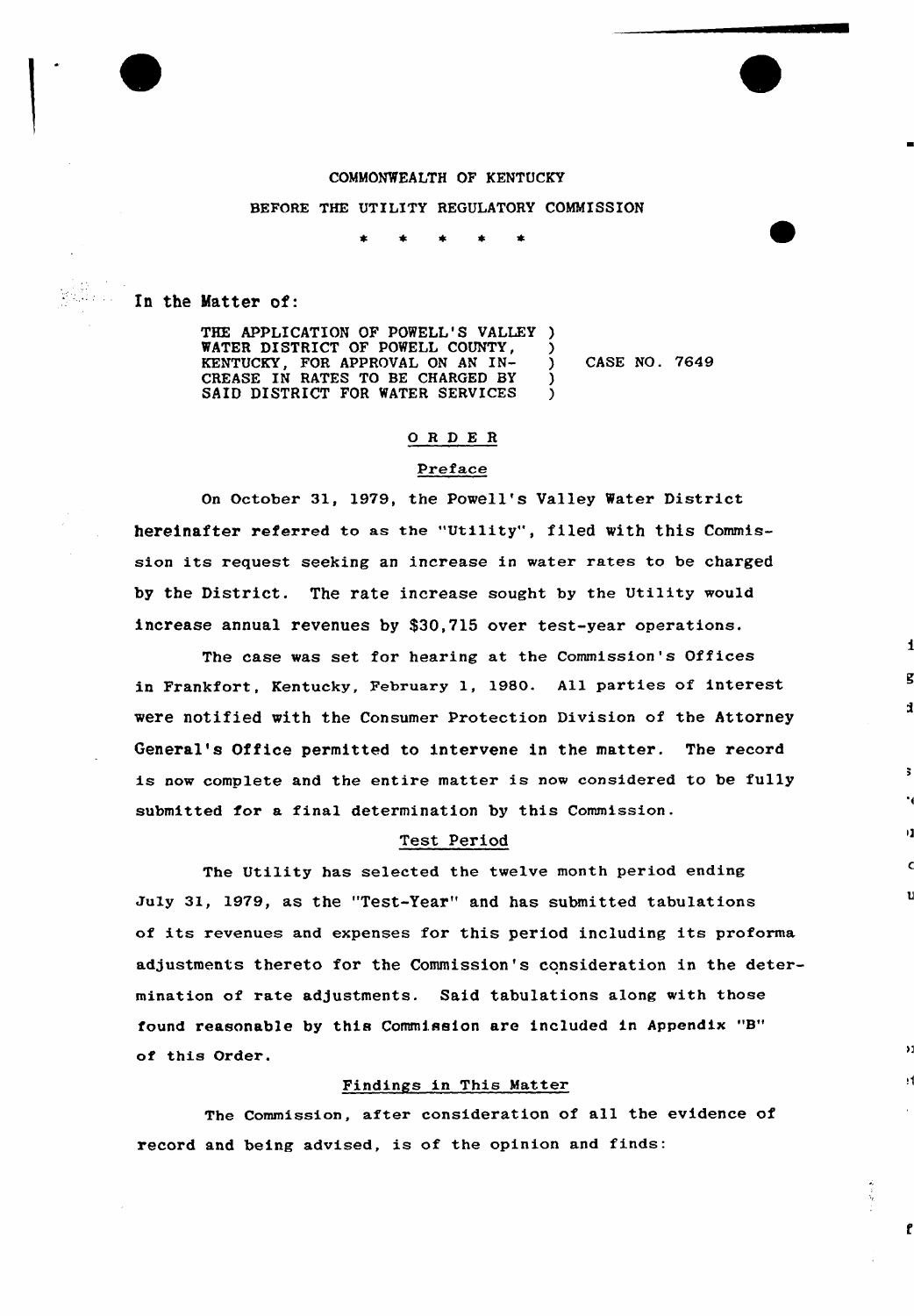1. That the existing rates charged by the Utility provided annual revenues of \$51,155 from an average of 392 customers receiving water service during the test-year; and the addition thereto of \$1,396 interest income and \$191 miscellaneous income yielded total revenues of \$52,742 for the period.

2. That the Utility's proforma annual operating expenses, including depreciation and interest, are estimated at \$71,334.

3. That the rates prescribed and set forth in Appendix "A", attached hereto and made a part hereof, are the fair, just, and reasonable rates to be charged by the Utility for services rendered to its customers. Further, that these rates should provide annual x'evenues of \$75,245. The addition thereto of \$700 interest income and \$191 miscellaneous income should provide total annual revenues of \$76,136, which should provide for: operating expenses including depreciation and interest, servicing of the debt, and the accumulation of a reasonable surplus for compliance with bond ordinance requirements.

4. That the Commission, after consideration of the tabulations of test-year and projected revenues and expenses submitted by the Utility, concludes that said revenues, expenses and proforma adjustments thereto can be summarized as shown in Appendix "B"" attached hereto and made a part hereof. On the basis of the said Appendix "8" tabulation, the Commission further concludes that annual revenues in the amount of \$76,136 are necessary and will permit the Utility to meet its reasonable expenses for providing water services to its customers.

5. That the rates proposed by the Utility are unfair, unjust, and unreasonable in that they would produce revenues in excess of those found reasonable herein and should be denied.

6. The record in this case shows that the Utility's unaccounted for water is excessive and does not reflect adequate accountability for its purchased water. The Commission, therefore, finds that the Utility should establish and maintain a program of emphasis on leak detection and correction until such time as its distribution

 $-2-$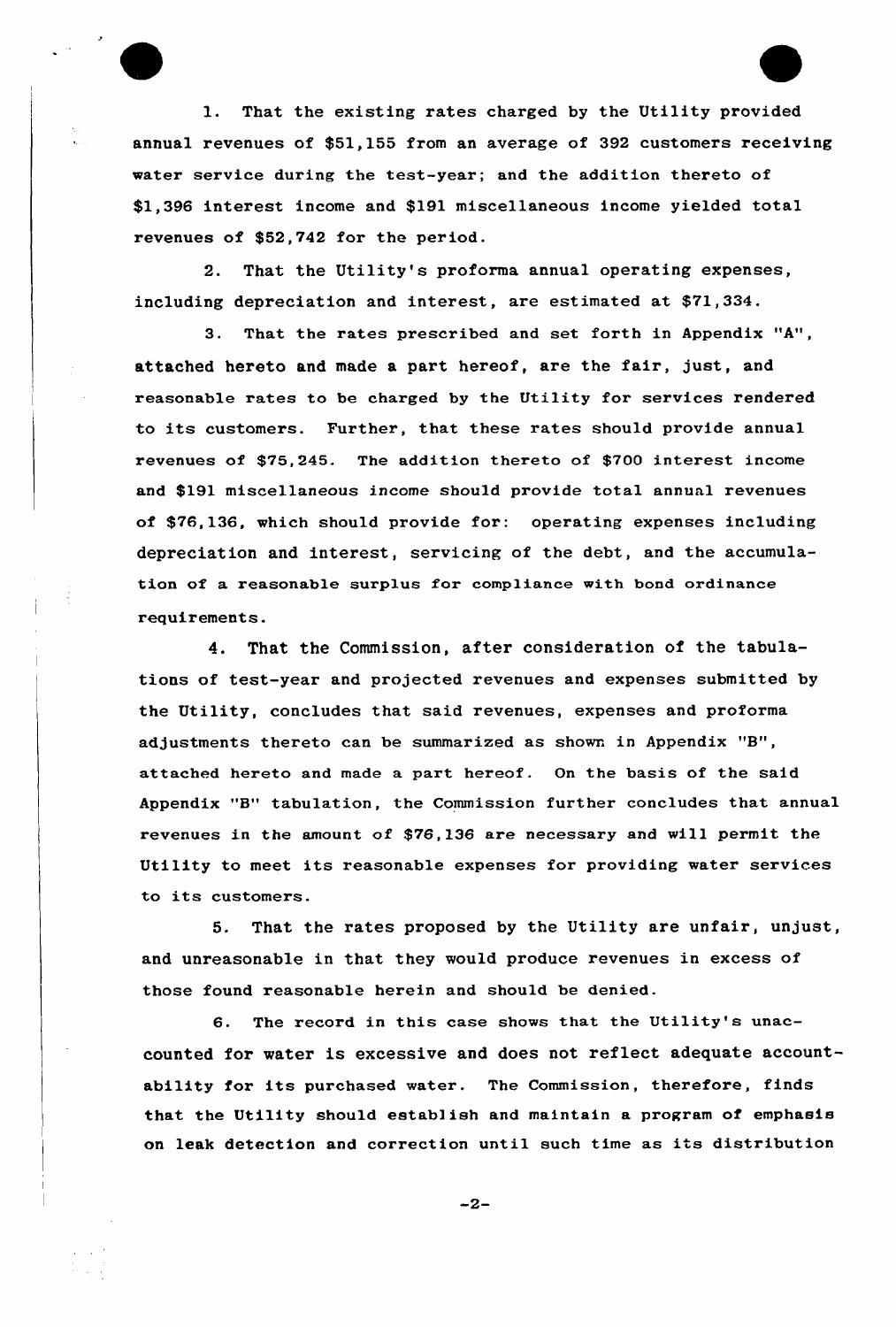system losses have been reduced to 15% or less for three consecutive months. Further, that the Utility should submit monthly reports of said losses to this Commission until such time as these losses have been stabilized at 15% or less. Such reports shall include the quantity of water purchased, the quantity of water sold and the quantity of unaccounted for water.

## Orders in This Matter

The Commission, on the basis of the matters hereinbefore set forth, and the evidentiary record in this case:

HEREBY ORDERS that the rates as prescribed and set forth in Appendix "A", attached hereto, be and they hereby are fixed as the fair, just, and reasonable rates of the Utility to become effective for services rendered on and after the date of this Order.

IT IS FURTHER ORDERED that the rates sought by the Utility be and the same are hereby denied.

IT IS FURTHER ORDERED that the Utility shall establish and maintain a program of emphasis on leak detection and correction and make monthly reports to this Commission as previously set forth herein in Finding No. 6.

IT IS FURTHER ORDERED that the Utility file with this Commission, within thirty (30) days from the date of this Order, its tariff sheets setting forth the rates approved herein. Further, that a copy of the Utility's "Rules and Regulations" for providing service to its customers shall be filed with said tariff sheets.

Done at Frankfort, Kentucky, this 2nd day of April, 1980. UTILITY REGULATORY COMMISSION

ColfMI CHAIRMAN 1

ATTEST: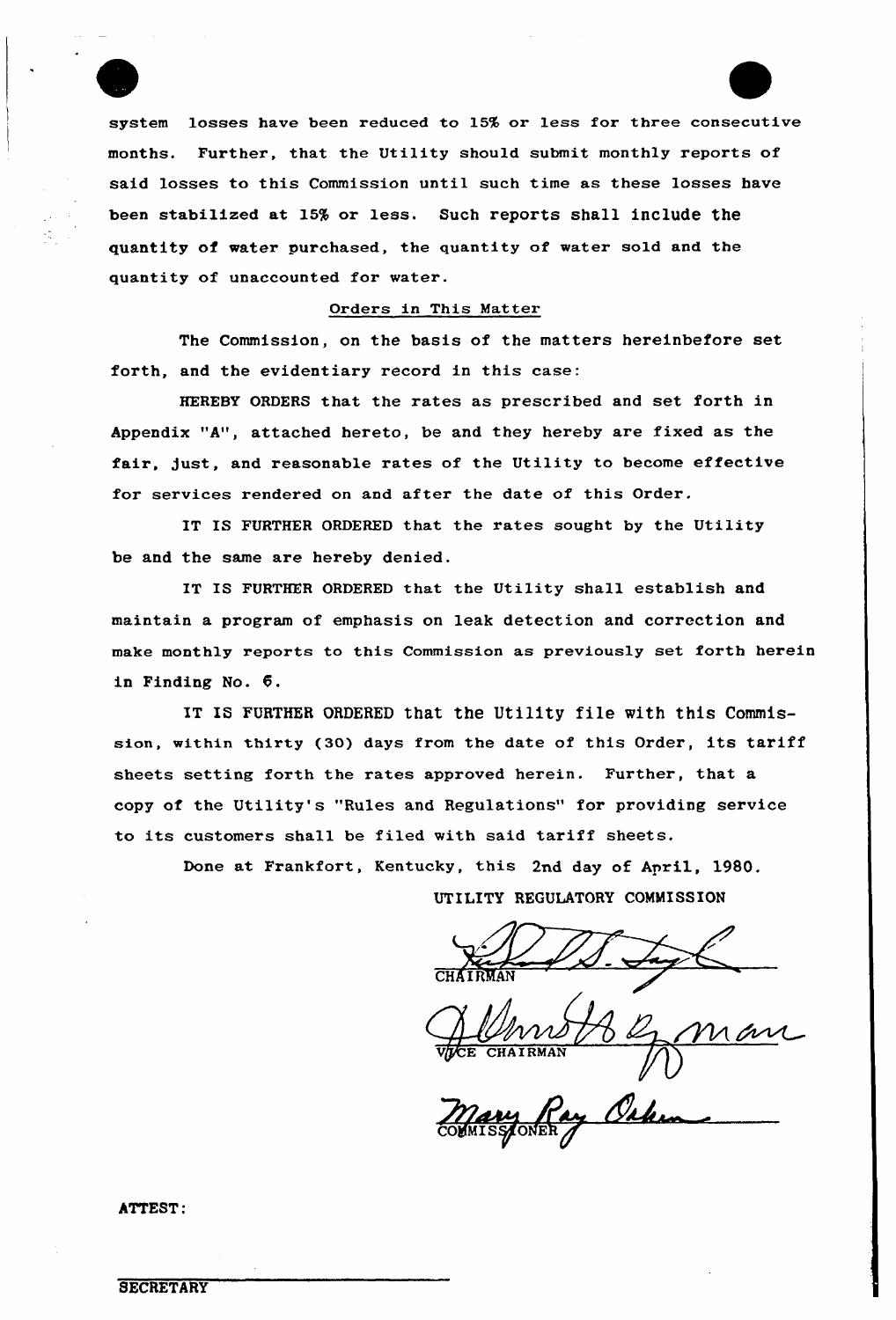j

## APPENDIX "A"

## APPENDIX TO AN ORDER OF THE UTILITY REGULATORY COMMISSION IN CASE NO. 7649 DATED APRIL 2, 1980.

The following rates are hereby prescribed for the customer served by the Powell's Valley Water District. All other rates and charges not mentioned specifically herein shall remain the same as those in effect prior to the date of this Order.

Gallonage Blocks For Each Meter Size

Ç. ķ,

しょうどう

 $\mathcal{L}_{\text{max}}$ 

## Monthly Rate For Each Gallonage Block

#### 5/8-inch <sup>X</sup> 3/4-inch Meter

| Next        | First 2.000 Gallons<br>Next 2,000 Gallons<br>2.000 Gallons<br>6,000 Gallons | \$ 9.50 Minimum Bill<br>3.75 Per 1,000 Gallon<br>2.50 Per 1.000 Gallon |
|-------------|-----------------------------------------------------------------------------|------------------------------------------------------------------------|
| <b>Over</b> |                                                                             | 1.90 Per 1,000 Gallon                                                  |